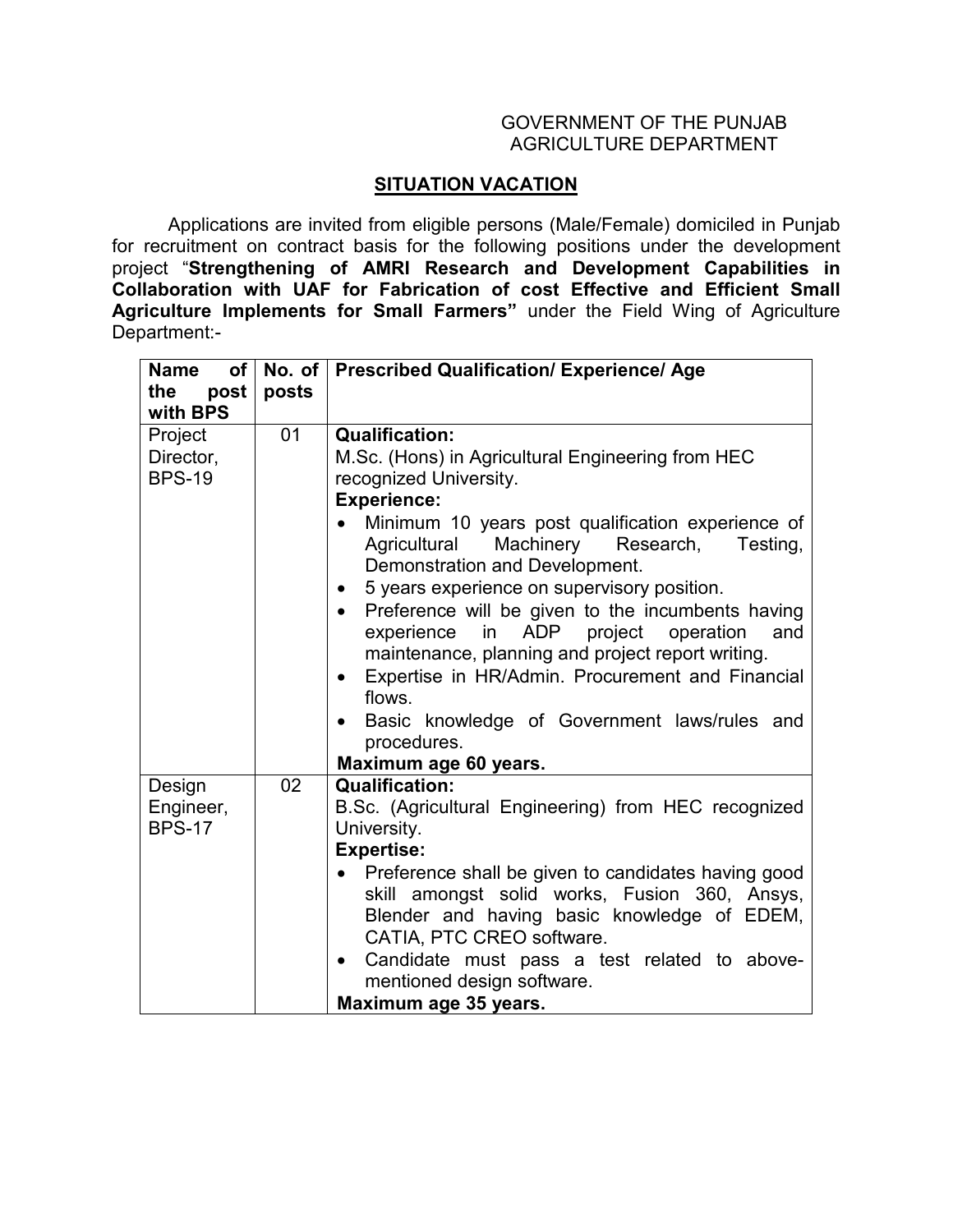## **Note:**

- 1. No relaxation in upper age limit is admissible against all posts.
- 2. In case of other relevant degrees, the equivalence certificate issued by the HEC will be provided by the candidate.
- 3. The contract appointments are temporary in nature, non-transferable, job / post specific, non-pensionable& conferring no right for regularization. The contract appointment will be **initially for one (01) year** which can be extended/reduced upto project period with the approval of competent authority.
- 4. In case the project period is reduced/enhanced, contract appointment order may be amended accordingly with approval of competent authority.
- 5. Retired persons are not eligible. The persons who are already in Government service including contract employees should apply through proper channel. In case of selection, a confirmed civil servant shall retain his lien against his original substantive post.
- 6. The recruitments will be made strictly on merit on all Punjab basis in accordance with the rules, selection criteria and other provisions of Recruitment Policy and Contract Appointment Policy, 2004.
- 7. The applications on prescribed form (which can be downloaded from www.agripunjab.gov.pk) may be addressed to the **Secretary Agriculture, Government of the Punjab, Civil Secretariat, 2-Bank Road (Old P&D Building), Lahore** clearly indicating the post applied for along with curriculum vitae (CV), three passport-size recent photographs and attested copies of all the relevant documents, CNIC/certificates/degrees, which include detailed marks certificates including CGPA, Hafiz-e-Quran Certificate, position in Board/ University, issued by the authorized Institute/Madrissa, release orders for ex-Service men, issued by the concerned authority/Institute and must reach by **11th October, 2021**. Late and incomplete applications will not be considered and only eligible candidates will be called for test/interview. No TA/DA shall be paid.
- 8. The candidates can also apply at www.jobs.punjab.gov.pk. **However, hard copy of application form alongwith complete attested relevant documents is mandatory** to submit to this department.
- 9. List of eligible candidates shall be displayed on the Notice Board 03 days prior to the interview in addition to the interview call letters. In case of any query/clarification, the candidate may approach the Additional Secretary (Planning), Government of the Punjab, Agriculture Department, Lahore at least two days prior to interview date.
- 10. List of successful candidates shall be displayed on the Notice Board in addition to issuance of offer of appointment letters after approval of the recommendations of Department Selection Committee, by the competent authority.
- 11. The competent authority has the right to increase or decrease the number of posts.